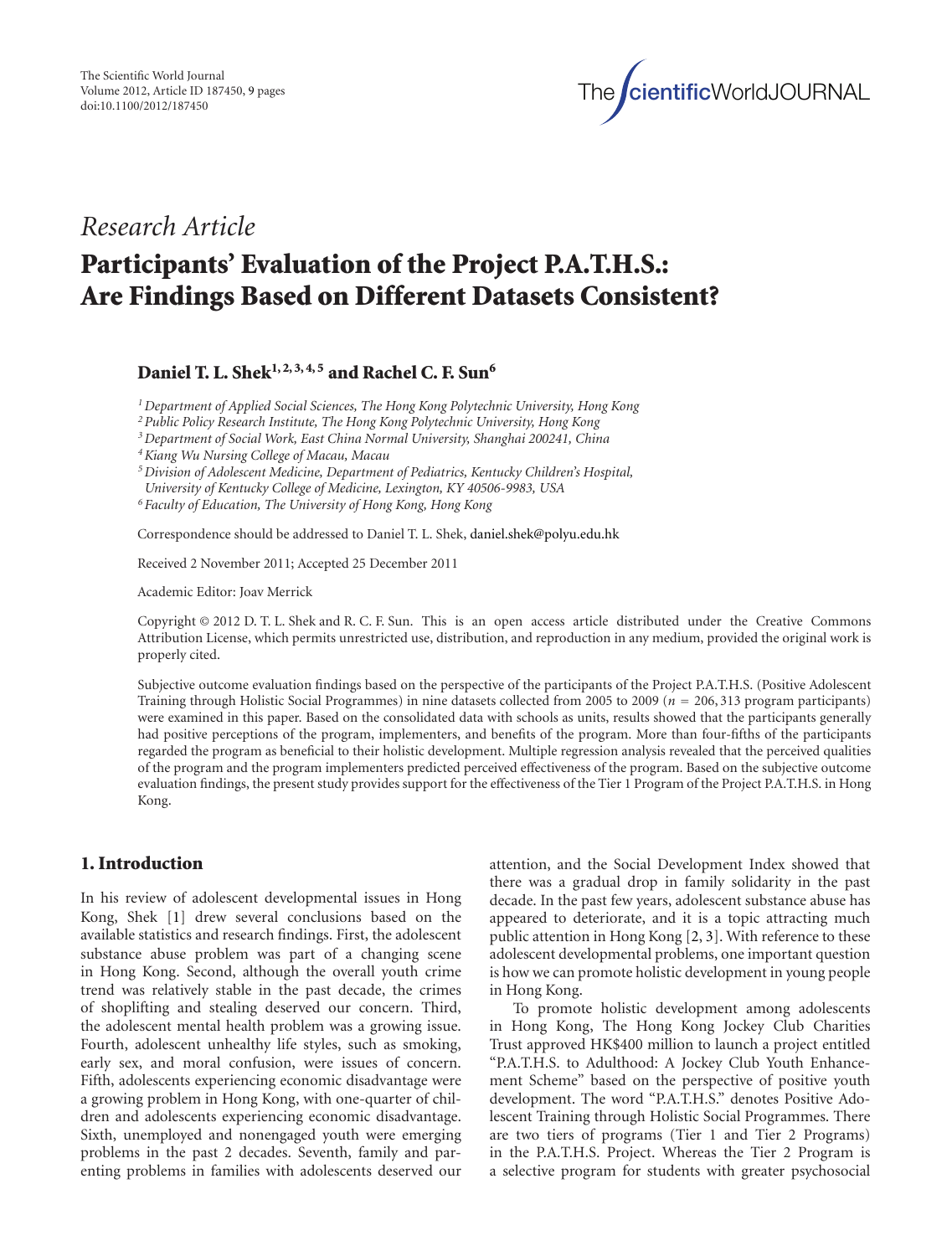|                                                                            |                                 |                                 |                 |               | TABLE 1: Description of data characteristics from 2005 to 2009.                                                |                |               |                 |               |
|----------------------------------------------------------------------------|---------------------------------|---------------------------------|-----------------|---------------|----------------------------------------------------------------------------------------------------------------|----------------|---------------|-----------------|---------------|
|                                                                            |                                 |                                 |                 |               |                                                                                                                | S <sub>2</sub> |               | S <sub>3</sub>  |               |
|                                                                            | 2005/06 EIP                     | 2006/07 FIP                     | 2007/08 FIP     | 2008/09 FIP   | 2006/07 EIP                                                                                                    | 2007/08 FIP    | 2008/09 FIP   | 2007/08 EIP     | 2008/09 FIP   |
| Total schools that joined<br>P.A.T.H.S.                                    | 52                              | 207                             | 213             | 197           | 49                                                                                                             | 196            | 198           | 48              | 167           |
| (i) 10 h program                                                           | 23                              | 95                              | 108             | 104           | 27                                                                                                             | 113            | 110           | 29              | 104           |
| (ii) 20 h program                                                          | 29                              | 112                             | 105             | 93            | 22                                                                                                             | 83             | 88            | $\overline{19}$ | 63            |
| Mean no. of sessions of<br>Tier 1 Program:                                 |                                 |                                 |                 |               |                                                                                                                |                |               |                 |               |
| program implementation                                                     | $17.75(3-50)$                   | $23.55(2 - 50)$                 | $23.61(5 - 60)$ | $23.54(5-65)$ | 23.76 (10-40)                                                                                                  | $22.81(7-60)$  | $23.04(4-48)$ | 24.07 (10-44)   | $22.78(7-66)$ |
| No. of schools                                                             |                                 |                                 |                 |               |                                                                                                                |                |               |                 |               |
| incorporated into formal                                                   | $\overline{c}$                  | 101                             | 116             | 98            | 26                                                                                                             | 108            | 99            | 30              | 85            |
| No. of schools<br>curriculum                                               |                                 |                                 |                 |               |                                                                                                                |                |               |                 |               |
| incorporated into other                                                    | $\overline{31}$                 | 106                             | 97              | 99            | 23                                                                                                             | 88             | 99            | $\frac{8}{18}$  | 82            |
| modes                                                                      |                                 |                                 |                 |               |                                                                                                                |                |               |                 |               |
| Mean no. of classes per<br>school                                          | $4.58(2-7)$                     | $4.66(1-8)$                     | $4.69(1-8)$     | $4.56(1-8)$   | $4.51(1-7)$                                                                                                    | $4.62(1-8)$    | $4.64(1-8)$   | $4.56(1-8)$     | $4.67(1-8)$   |
| Total no. of students                                                      | 8679                            | 35,735                          | 36,343          | 31,280        | 8167                                                                                                           | 33,449         | 33,583        | 7708            | 28,157        |
| Mean no. of students per<br>school                                         | 166.90 (37-240) 172.63 (17-280) |                                 | 171.05 (16-267) |               | $158.78(5-251)$ $166.67(32-240)$ $170.66(12-280)$ $169.61(15-263)$ $160.58(26-240)$ $168.60(28-240)$           |                |               |                 |               |
| Total no. of student<br>respondents                                        | 8,057                           | 33,693                          | 33,867          | 29,100        | 7,406                                                                                                          | 30,731         | 31,197        | 6,830           | 25,432        |
| respondents per school<br>Mean no. of student                              |                                 | 154.94 (37-212) 162.77 (15-265) |                 |               | 159.00 (14-267) 147.72 (3-251) 151.14 (32-220) 156.80 (12-243) 157.56 (15-263) 142.29 (23-213) 152.29 (22-229) |                |               |                 |               |
| Note: S1: secondary 1 level; S2: secondary 2 level; S3: secondary 3 level; |                                 |                                 |                 |               | EIP: Experimental Implementation Phase, FIP: Full Implementation Phase.                                        |                |               |                 |               |

TABLE 1: Description of data characteristics from 2005 to 2009.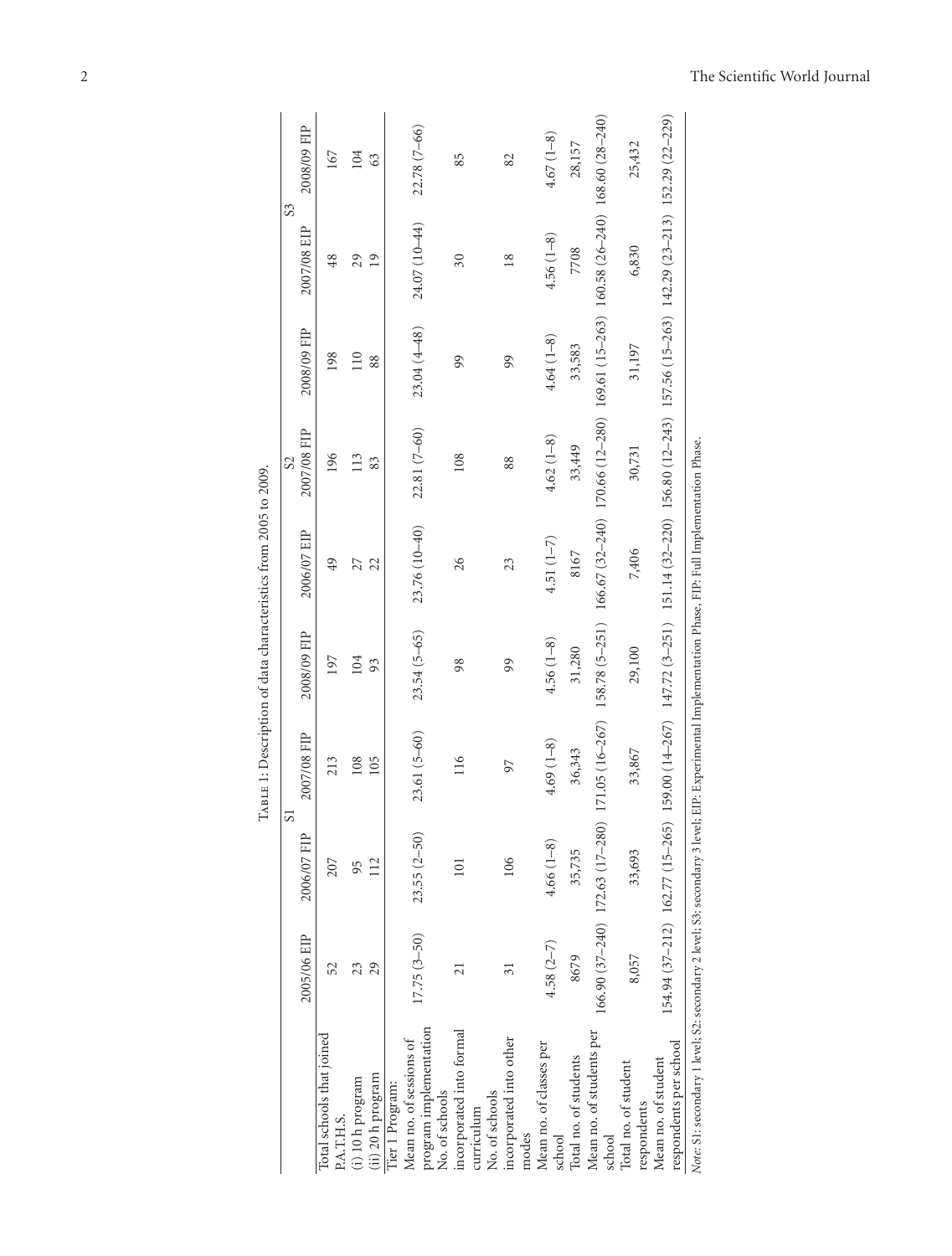|      |                                                                                                       |         |       |                |               | Respondents with positive responses (options 4–6) |       |                  |       |
|------|-------------------------------------------------------------------------------------------------------|---------|-------|----------------|---------------|---------------------------------------------------|-------|------------------|-------|
|      |                                                                                                       | S1      |       | S <sub>2</sub> |               | S <sub>3</sub>                                    |       | Overall          |       |
|      |                                                                                                       | $\it n$ | $\%$  | $\,n$          | $\frac{0}{0}$ | $\boldsymbol{n}$                                  | $\%$  | $\boldsymbol{n}$ | $\%$  |
| (1)  | The objectives of the<br>curriculum were very clear.                                                  | 87,337  | 83.96 | 56,778         | 82.43         | 26,979                                            | 84.11 | 171,094          | 83.50 |
| (2)  | The design of the<br>curriculum was very good.                                                        | 83,446  | 80.30 | 53,948         | 78.41         | 25,821                                            | 80.55 | 163,215          | 79.75 |
| (3)  | The activities were carefully<br>planned.                                                             | 84,793  | 81.75 | 55,532         | 80.83         | 26,465                                            | 82.70 | 166,790          | 81.76 |
| (4)  | The classroom atmosphere<br>was very pleasant.                                                        | 81,986  | 79.18 | 54,047         | 78.79         | 26,137                                            | 81.76 | 162,170          | 79.91 |
| (5)  | There was much peer<br>interaction among the<br>students.                                             | 83,730  | 81.21 | 55,507         | 81.16         | 26,486                                            | 83.15 | 165,723          | 81.84 |
| (6)  | Students participated<br>actively during lessons<br>(including discussions,<br>sharing, games, etc.). | 84,124  | 81.08 | 54,932         | 79.97         | 25,896                                            | 80.91 | 164,952          | 80.65 |
| (7)  | The program had a strong<br>and sound theoretical<br>support.                                         | 79,513  | 76.69 | 52,063         | 75.78         | 25,018                                            | 78.17 | 156,594          | 76.88 |
| (8)  | The teaching experience I<br>encountered enhanced my<br>interest in the course.                       | 79,692  | 77.11 | 51,635         | 75.35         | 24,872                                            | 77.88 | 156,199          | 76.78 |
| (9)  | Overall speaking, I have a<br>very positive evaluation of<br>the program.                             | 78,676  | 75.96 | 51,580         | 75.13         | 25,049                                            | 78.33 | 155,305          | 76.47 |
| (10) | On the whole, I like this<br>curriculum very much.                                                    | 79,811  | 77.27 | 51,527         | 75.19         | 24,944                                            | 78.13 | 156,282          | 76.86 |

Table 2: Summary of the students' perception towards the program.

*Note*: all items are on a 6-point Likert scale with 1 = strongly disagree, 2 = disagree, 3 = slightly disagree, 4 = slightly agree, 5 = agree, 6 = strongly agree. Only respondents with positive responses (options 4–6) are shown in the table.

needs, the Tier 1 Program is a universal positive youth development program in which students in secondary 1 to 3 participate, normally, with 20 h of training in the school year at each grade, involving 40 teaching units that have been developed with reference to 15 positive youth development constructs [4]. These constructs include promotion of bonding, cultivation of resilience, promotion of social competence, promotion of emotional competence, promotion of cognitive competence, promotion of behavioral competence, promotion of moral competence, cultivation of self-determination, promotion of spirituality, development of self-efficacy, development of a clear and positive identity, promotion of beliefs in the future, provision of recognition for positive behavior, provision of opportunities for prosocial involvement, and fostering prosocial norms. Because of the overwhelming success of the program, the project has been extended for another cycle, from 2009 to 2012, with an additional earmarked grant of HK\$350 million.

There were two implementation phases in the original phase of the project—the experimental implementation phase and the full implementation phase. For the experimental implementation phase (January 2006 to August 2008), 52 secondary schools participated in the project with the objectives of accumulating experience in program implementation and familiarizing the front-line workers

with the program design and philosophy. In the 2006/2007 school year, the programs were implemented on a full scale at the secondary 1 level. In the 2007/2008 school year, the programs were implemented at the secondary 1 and 2 levels. In the 2008/2009 school year, the programs were implemented at the secondary 1, 2, and 3 levels. The experimental and full implementation phases for the first cycle were successfully completed [5].

To provide a comprehensive picture pertaining to the effectiveness of the project, a wide range of evaluation strategies were employed to examine the program effect, including objective outcome evaluation utilizing a randomized group trial; subjective outcome evaluation based on quantitative and qualitative data collected from the program participants and instructors; qualitative evaluation based on focus groups involving students and instructors; in-depth interviews with program implementers; student products, such as weekly diaries; process evaluation involving systematic observations of delivery of the program and interim evaluation. The available evaluation findings consistently provide strong evidence that the Project P.A.T.H.S. has a beneficial influence on students [6–9].

To examine the perceptions of the program participants concerning the effectiveness of the project, subjective outcome evaluation or the client satisfaction approach was used.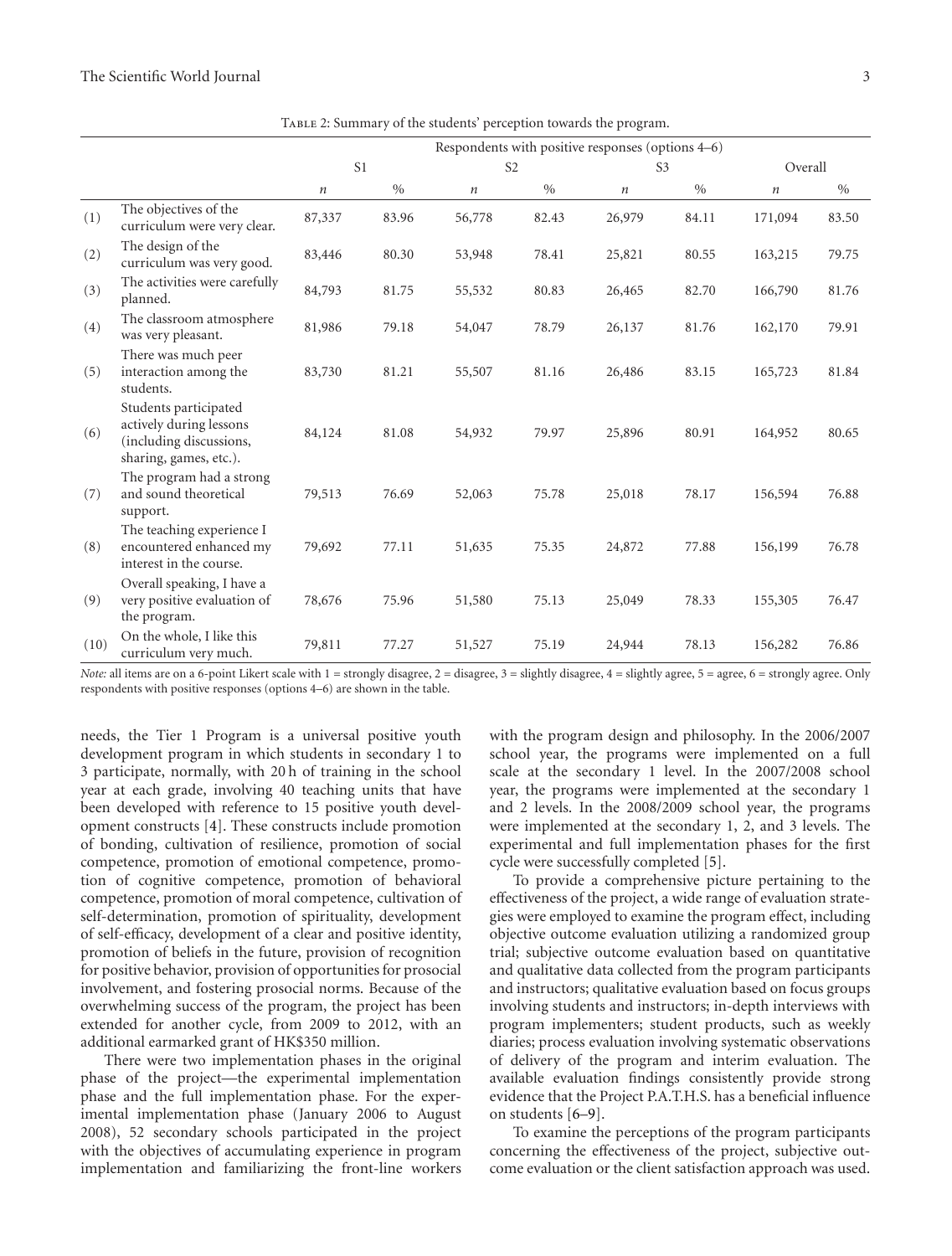Table 3: Summary of the students' perception towards the performance of program implementers.

|     |                                                                                  |                  |       | Respondents with positive responses (options 4–6) |       |                  |       |                  |       |
|-----|----------------------------------------------------------------------------------|------------------|-------|---------------------------------------------------|-------|------------------|-------|------------------|-------|
|     |                                                                                  | S <sub>1</sub>   |       | S <sub>2</sub>                                    |       | S <sub>3</sub>   |       | Overall          |       |
|     |                                                                                  | $\boldsymbol{n}$ | $\%$  | $\boldsymbol{n}$                                  | $\%$  | $\boldsymbol{n}$ | $\%$  | $\boldsymbol{n}$ | $\%$  |
| (1) | The instructor $(s)$ had a good<br>mastery of the curriculum.                    | 89,359           | 86.21 | 58,707                                            | 85.52 | 28,035           | 87.49 | 176,101          | 86.41 |
| (2) | The instructor $(s)$ was well prepared<br>for the lessons.                       | 91,324           | 88.18 | 59,819                                            | 87.19 | 28,313           | 88.36 | 179,456          | 87.91 |
| (3) | The instructor $(s)$ ' teaching skills<br>were good.                             | 89,201           | 86.33 | 57,929                                            | 84.64 | 27,734           | 86.66 | 174,864          | 85.88 |
| (4) | The instructor $(s)$ showed good<br>professional attitudes.                      | 90,771           | 87.79 | 59,356                                            | 86.63 | 28,179           | 87.99 | 178,306          | 87.47 |
| (5) | The instructor(s) was very involved.                                             | 91,902           | 88.85 | 60,149                                            | 87.80 | 28,558           | 89.25 | 180,609          | 88.63 |
| (6) | The instructor(s) encouraged<br>students to participate in the<br>activities.    | 91,453           | 88.49 | 59,791                                            | 87.26 | 28,350           | 88.60 | 179,594          | 88.12 |
| (7) | The instructor $(s)$ cared for the<br>students.                                  | 89,526           | 86.59 | 58,496                                            | 85.34 | 27,864           | 87.08 | 175,886          | 86.34 |
| (8) | The instructor $(s)$ was ready to offer<br>help to students when needed.         | 91,220           | 88.25 | 59,903                                            | 87.47 | 28,467           | 88.93 | 179,590          | 88.22 |
| (9) | The instructor(s) had much<br>interaction with the students.                     | 87,310           | 84.41 | 57,329                                            | 83.64 | 27,562           | 86.07 | 172,201          | 84.71 |
|     | Overall speaking, I have very<br>(10) positive evaluation of the<br>instructors. | 91,458           | 88.24 | 59,992                                            | 87.43 | 28,511           | 88.99 | 179,961          | 88.22 |

*Note*: all items are on a 6-point Likert scale with 1 = strongly disagree, 2 = disagree, 3 = slightly disagree, 4 = slightly agree, 5 = agree, 6 = strongly agree. Only respondents with positive responses (options 4–6) are shown in the table.

In human services, the importance of involving service users or program participants in evaluation is advocated, and thus subjective outcome evaluation becomes popularly used to capture the viewpoints of the participants. To capture the viewpoint of the participants, client satisfaction surveys are commonly used as feedback for transforming services, to meet the users' needs for planning and administration purposes, or simply as an indicator of program effectiveness from the participants' perspective for research purposes. Although there are many criticisms of this approach, the client satisfaction approach is widely used in different service settings. As pointed out by Royse [10], "despite the generally positive bias and the problems associated with collecting representative samples of clients, there is much to recommend client satisfaction studies as one means of evaluating a program. Because professionals do not experience the agency in the same way as the clients, it is important to ask clients to share their experiences" (pp. 264-265).

Subjective outcome evaluation is a popular approach employed by different professionals in different fields, such as education, social work, psychology, medicine, and allied health professions. The commonly used method develops closed-ended rating scale items to quantify client satisfaction. For example, standardized rating scales, such as the medical interview satisfaction scale, consumer satisfaction questionnaire, and client satisfaction questionnaire, were developed to gauge client satisfaction and perceived helpfulness of the program. In fact, it is commonly argued that, with the use of valid and reliable measures of the perceptions of the program participants, subjective outcome evaluation can yield objective pictures about program evaluation.

Previous studies showed that roughly four-fifths of the program participants generally had positive perceptions of the program, instructors, and benefits of the P.A.T.H.S. Project. In addition, the findings are fairly stable in different cohorts of students in the experimental and full implementation phases [11–13]. Furthermore, program content and program instructors were found to be significant predictors of perceived benefits of the program. As the Project P.A.T.H.S. was implemented in different cohorts of students from 2005 to 2009, it would be illuminating to aggregate findings in different cohorts to form an overall picture regarding the satisfaction of the participants. With data collected from large samples over time, a more stable picture of the subjective outcome evaluation findings can be generated. Against this background, the present paper attempts to describe the profile of subjective outcome evaluation findings based on the perspective of the participants. In addition, predictors of the perceived effectiveness of the program were also examined in this study involving aggregation of different datasets.

#### **2. Methods**

*2.1. Participants and Procedures.* From 2005 to 2009, the total number of schools that participated in the Project P.A.T.H.S. was 244, with 669 schools in the secondary 1 level, 443 in the secondary 2 level, and 215 in the secondary 3 level (Table 1). Altogether, 223,101 students participated in the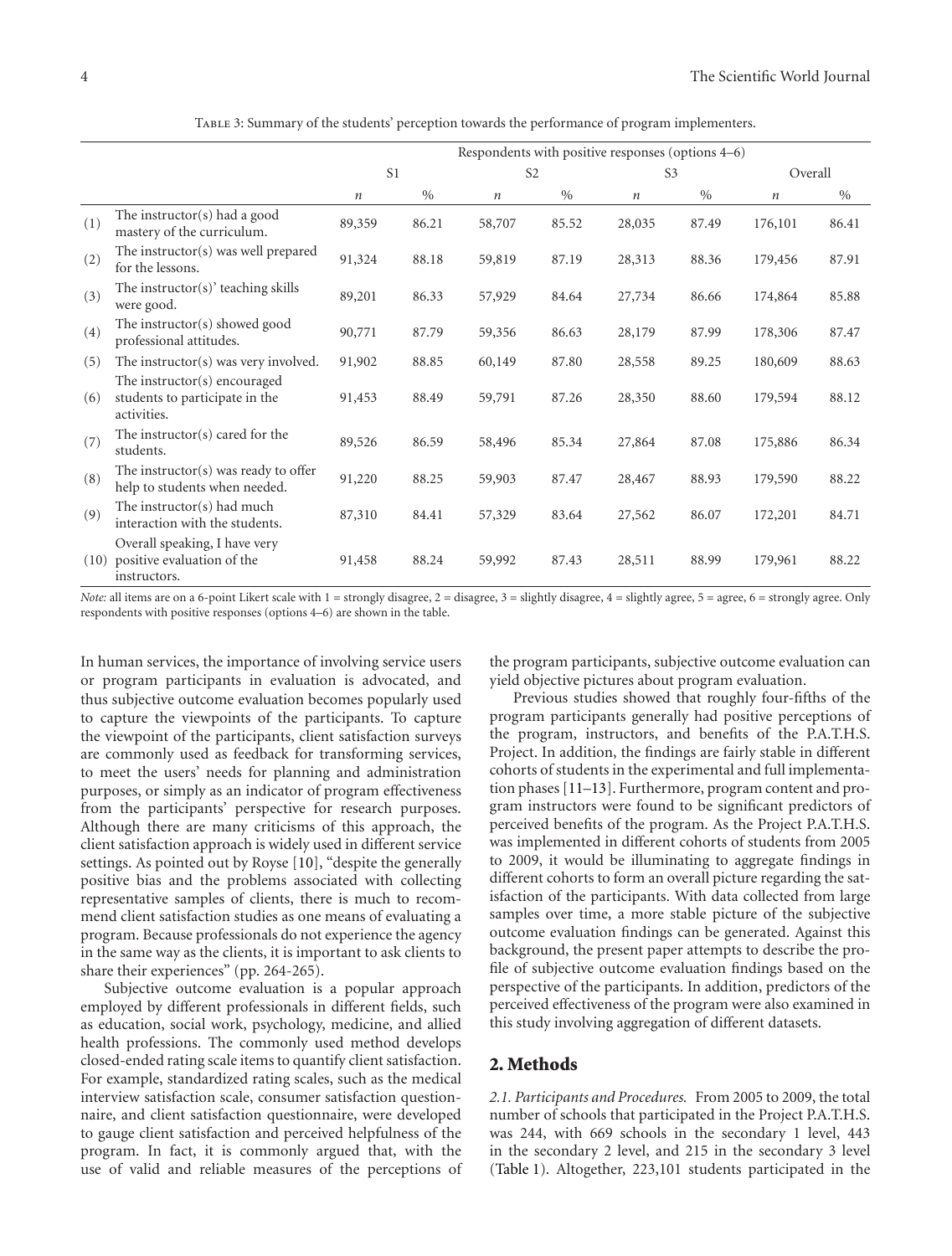|     |                                                                                                    |                  |       |                  |       |                           |       | Respondents with Positive Responses (Options 3–5) |       |
|-----|----------------------------------------------------------------------------------------------------|------------------|-------|------------------|-------|---------------------------|-------|---------------------------------------------------|-------|
|     |                                                                                                    | S <sub>1</sub>   |       | S <sub>2</sub>   |       | S <sub>3</sub>            |       | Overall                                           |       |
|     |                                                                                                    | $\boldsymbol{n}$ | $\%$  | $\boldsymbol{n}$ | $\%$  | $\boldsymbol{n}$          | $\%$  | $\boldsymbol{n}$                                  | $\%$  |
|     | The extent to which the course (i.e., the program that all<br>students have joined) has helped you |                  |       |                  |       |                           |       |                                                   |       |
| (1) | It has strengthened my bonding with teachers, classmates, and<br>my family.                        | 80,951           | 77.97 | 52,227           |       | 76.04 25,008              | 78.28 | 158,186                                           | 77.43 |
| (2) | It has strengthened my resilience in adverse conditions.                                           | 83,598           | 80.59 | 53,837           | 78.43 | 25,707                    | 80.53 | 163,142                                           | 79.85 |
| (3) | It has enhanced my social competence.                                                              | 85,847           | 82.89 | 55,517           | 81.02 | 26,272                    | 82.43 | 167,636                                           | 82.11 |
| (4) | It has improved my ability in handling and expressing my<br>emotions.                              | 85,024           | 82.11 |                  |       | 54,974 80.24 26,026       | 81.69 | 166,024                                           | 81.35 |
| (5) | It has enhanced my cognitive competence.                                                           | 84,679           | 81.80 | 54,765           | 79.93 | 25,952                    | 81.41 | 165,396                                           | 81.05 |
| (6) | My ability to resist harmful influences has been improved.                                         | 86,182           | 83.30 |                  |       | 55,872 81.52 26,387       | 82.75 | 168,441                                           | 82.52 |
| (7) | It has strengthened my ability to distinguish between the good<br>and the bad.                     | 87,909           | 84.94 |                  |       | 56,851 83.02 26,809 84.18 |       | 171,569                                           | 84.05 |
| (8) | It has increased my competence in making sensible and wise<br>choices.                             | 86,504           | 83.61 |                  |       | 56,168 82.02 26,444 83.02 |       | 169,116                                           | 82.88 |
| (9) | It has helped me to have life reflections.                                                         | 83,686           | 80.84 | 54,753           | 79.94 | 26,111                    | 81.96 | 164,550                                           | 80.91 |
|     | (10) It has reinforced my self-confidence.                                                         | 82,632           | 79.88 | 53,058           | 77.49 | 25,093                    | 78.77 | 160,783                                           | 78.71 |
|     | (11) It has increased my self-awareness.                                                           | 84,337           | 81.54 | 54,135           | 79.03 | 25,813                    | 80.99 | 164,285                                           | 80.52 |
|     | (12) It has helped me to face the future with a positive attitude.                                 | 84,703           | 81.92 | 54,804           | 80.06 | 26,135                    | 82.02 | 165,642                                           | 81.33 |
|     | (13) It has helped me to cultivate compassion and care about others.                               | 84,892           | 82.06 | 55,279           | 80.73 | 26,252                    | 82.45 | 166,423                                           | 81.75 |
|     | (14) It has encouraged me to care about the community.                                             | 82,269           | 79.58 | 53,431           | 78.02 | 25,276                    | 79.73 | 160,976                                           | 79.11 |

Table 4: Summary of the students' perception towards the program effectiveness.

(16) It has enriched my overall development. 86,743 83.80 56,245 82.12 26,596 83.81 169,584 83.24 *Note:* all items are on a 5-point Likert scale with 1 = unhelpful, 2 = not very helpful, 3 = slightly helpful, 4 = helpful, 5 = very helpful. Only respondents with positive responses (options 3–5) are shown in the table.

(15) It has promoted my sense of responsibility in serving the society. 83,747 80.93 54,230 79.15 25,580 80.57 163,557 80.22

Tier 1 Program in these 5 years. In these three grades, the mean number of students per school was 167.28 (range: 5– 280), with an average of 4.61 classes per school (range: 1– 8). Among them, 46.27% of the respondent schools adopted the full program (i.e., 20 h program involving 40 units), whereas 53.73% of the respondent schools adopted the core program (i.e., 10 h program involving 20 units). The mean number of sessions used to implement the program was 22.77 (range: 3–66). While 51.54% of the respondent schools incorporated the program into the formal curriculum (e.g., liberal studies, life education), 48.46% used other modes (e.g., form teachers' periods and other combinations) to implement the program.

After completing the Tier 1 Program, the students were invited to respond to a Subjective Outcome Evaluation Form for Students (Form A) developed by the first author. From 2005 to 2009, a total of 206,313 questionnaires were completed (104,717 for the secondary 1 level, 69,334 for the secondary 2 level, and 32,262 for the secondary 3 level). The overall response rate was 92.48%. To facilitate the program evaluation, the research team developed an evaluation manual with standardized instructions for collecting the subjective outcome evaluation data. In addition, adequate training was provided to the implementers during the 20 h training workshops on how to collect and analyze the data collected by Form A.

On the day when the evaluation data were collected, the purpose of the evaluation was mentioned and the confidentiality of the data collected was repeatedly emphasized to all of the respondents. The respondents were asked to indicate if they did not want to respond to the evaluation questionnaire (i.e., "passive" informed consent was obtained). All respondents responded to all scales in the evaluation form in a selfadministration format. Adequate time was provided for the respondents to complete the questionnaire.

*2.2. Instruments.* The Subjective Outcome Evaluation Form (Form A) [11–13] was used to measure the program participants' perceptions of the Tier 1 Program. Broadly speaking, there are several parts in this evaluation form as follows:

- (i) participants' perceptions of the program, such as program objectives, design, classroom atmosphere, interaction among the students, and the respondents' participation during class (10 items)
- (ii) participants' perceptions of the workers, such as the preparation of the instructor, professional attitude, involvement, and interaction with the students (10 items)
- (iii) participants' perceptions of the effectiveness of the program, such as promotion of different psychosocial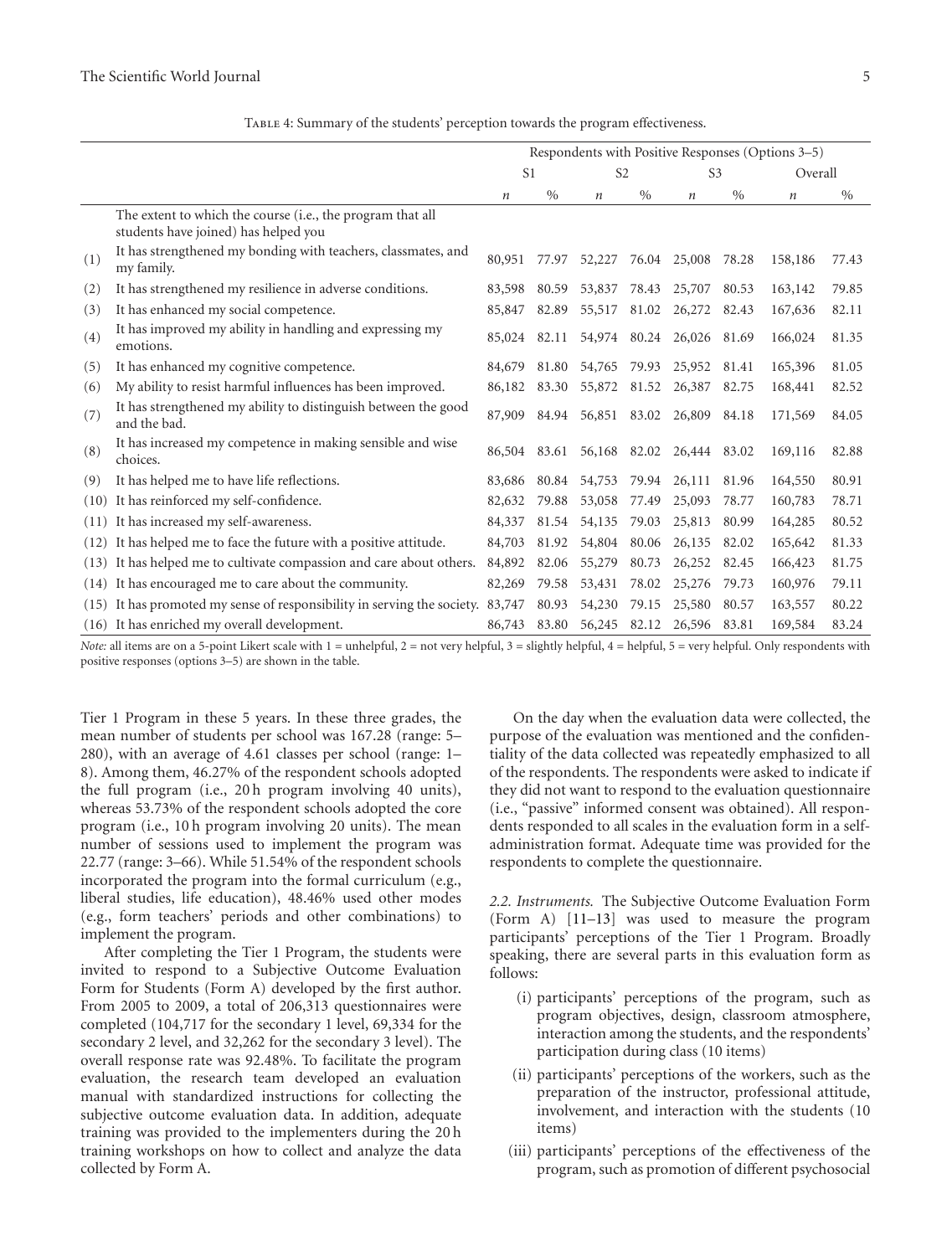Table 5: Other aspects of subjective outcome evaluation based on the program participants' perception.

(a) If your friends have needs and conditions similar to yours, will you suggest him/her to join this course?

|   |     |   |     |    |               | Respondents with positive responses (Options 3-4)    |               |
|---|-----|---|-----|----|---------------|------------------------------------------------------|---------------|
|   | S1  |   | S2. | S3 |               | Overall                                              |               |
| п | 0/2 | п | 0/2 | п  | $\frac{0}{0}$ | п                                                    | $\frac{0}{0}$ |
|   |     |   |     |    |               | 82,177 79.86 51,261 75.20 24,078 75.94 157,516 77.00 |               |

*Note:* The item is on a 4-point Likert scale with  $1 =$  definitely will not suggest,  $2 =$  will not suggest,  $3 =$  will suggest,  $4 =$  definitely will suggest. Only respondents with positive responses (options 3-4) are shown in the table.

(b) Will you participate in similar courses again in the future?

|                  |               |     |     |    |               | Respondents with positive responses (options 3-4)    |               |
|------------------|---------------|-----|-----|----|---------------|------------------------------------------------------|---------------|
|                  | S1            | S2. |     | S3 |               | Overall                                              |               |
| $\boldsymbol{n}$ | $\frac{0}{0}$ | п   | 0/2 | п  | $\frac{0}{0}$ |                                                      | $\frac{0}{0}$ |
|                  |               |     |     |    |               | 70,007 68.05 43,382 63.70 20,392 64.35 133,781 65.37 |               |

*Note:* The item is on a 4-point Likert scale with  $1 =$  definitely will not participate,  $2 =$  will not participate,  $3 =$  will participate,  $4 =$  definitely will participate. Only respondents with positive responses (options 3-4) are shown in the table.

(c) On the whole, are you satisfied with this course?

|                  |               |     |     |    |               | Respondents with positive responses (options 4–6)    |     |
|------------------|---------------|-----|-----|----|---------------|------------------------------------------------------|-----|
|                  | S1            | S2. |     | S3 |               | Overall                                              |     |
| $\boldsymbol{n}$ | $\frac{0}{0}$ | п   | 0/2 | п  | $\frac{0}{0}$ | n                                                    | 0/2 |
|                  |               |     |     |    |               | 87,596 85.19 56,692 83.21 26,975 85.04 171,263 84.48 |     |

*Note:* all items are on a 6-point Likert scale with  $1 =$  very dissatisfied, 2 = moderately dissatisfied, 3 = slightly dissatisfied, 4 = slightly satisfied, 5 = moderately satisfied, 6 = very satisfied. Only respondents with positive responses (options 4–6) are shown in the table.

> competencies, resilience, and overall personal development (16 items)

- (iv) the extent to which the participants would recommend the program to other people with similar needs (1 item)
- (v) the extent to which the participants would join similar programs in the future (1 item)
- (vi) overall satisfaction with the program (1 item)
- (vii) things that the participants learned from the program (open-ended question)
- (viii) things that the participants appreciated most (openended question)
- (ix) opinion about the instructor(s) (open-ended question)
- (x) areas that require improvement (open-ended question).

For the quantitative data, the implementers collecting the data were requested to input the data into an EXCEL file developed by the research team that would automatically compute the frequencies and percentages associated with the different ratings for an item. When the schools submitted the reports, they were also requested to submit the soft copy of the consolidated datasheets. After receiving the consolidated

data by the funding body, the data were aggregated in order to "reconstruct" the overall profile based on the subjective outcome evaluation data by the research team.

*2.3. Data Analyses.* Percentage findings were examined using descriptive statistics. A composite measure of each domain (i.e., perceived qualities of program content, perceived qualities of program implementers, and perceived program effectiveness) was created based on the total scores of each domain divided by the number of items. Pearson's correlation analysis was used to examine if the program content and program implementers were related to the program effectiveness. Multiple regression analysis was performed to compare which factor would predict the program effectiveness. All analyses were performed by using the Statistical Package for Social Sciences version 17.0.

#### **3. Results**

The quantitative findings based on the closed-ended questions are presented in this paper. Several observations can be highlighted from the findings. First, the participants generally had positive perceptions of the program (Table 2), including clear objectives of the curriculum (83.50%), much interaction among students (81.84%), and well-planned teaching activities (81.76%). Second, a high proportion of the participants had a positive evaluation of implementers' performance (Table 3). For example, the participants thought that the implementers were very involved (88.63%), ready to help them when needed (88.22%), and encouraged them to participate in activities (88.12%). Third, as shown in Table 4, many participants perceived that the program promoted their development, including moral competence (84.05%), compassion for others (81.75%), social competence (82.11%), and overall development (83.24%). Fourth, 77% of the participants would recommend the program to students with similar needs. Fifth, 65.37% of the participants expressed that they would participate in similar courses again in the future. Finally, 84.48% of the respondents were satisfied with the program on the whole (Table 5).

Reliability analysis with the schools as the unit of analyses showed that Form A was internally consistent (Table 6): 10 items related to the program ( $\alpha = 0.98$ ), 10 items related to the implementer ( $\alpha = 0.99$ ), 16 items related to the benefits ( $\alpha$  = 1.00), and 36 items measuring overall program effectiveness ( $\alpha = 0.99$ ). Results of correlation analyses showed that both program content ( $r = 0.85, P < 0.01$ ) and program implementers  $(r = 0.74, P < 0.01)$  were strongly associated with program effectiveness (Table 7).

Table 8 presents multiple regression analysis results. Higher positive views toward the program and program implementers were associated with higher program effectiveness (*P <* 0*.*01). Further analyses showed that program content ( $\beta$  = 0.75) was a significantly stronger predictor than program implementers ( $\beta$  = 0.24). This model explained 95% of the variance toward the prediction of program effectiveness. Interestingly, the above relationships and the amount of variance were consistent across grade levels.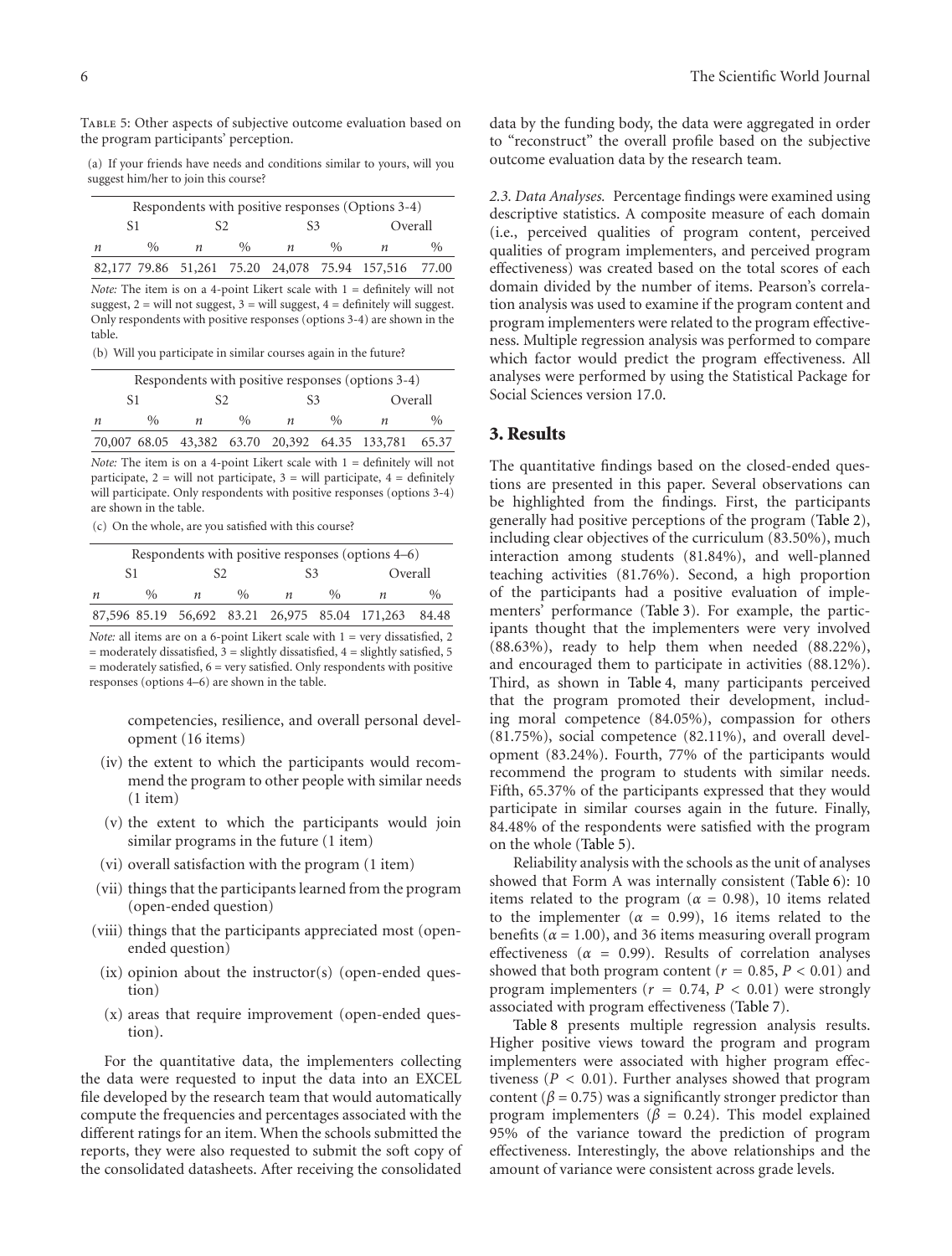|                                  |       | S1                            |       | S <sub>2</sub>                |       | S3                            |                                                                                                         | Overall                       |
|----------------------------------|-------|-------------------------------|-------|-------------------------------|-------|-------------------------------|---------------------------------------------------------------------------------------------------------|-------------------------------|
|                                  | M(SD) | $\alpha$ (mean <sup>#</sup> ) | M(SD) | $\alpha$ (mean <sup>#</sup> ) | M(SD) | $\alpha$ (mean <sup>#</sup> ) | M(SD)                                                                                                   | $\alpha$ (mean <sup>#</sup> ) |
| Program content (10 items)       |       |                               |       |                               |       |                               | 4.28 (0.29) 0.98 (0.85) 4.22 (0.32) 0.99 (0.89) 4.26 (0.31) 0.99 (0.87) 4.26 (0.31) 0.98 (0.87)         |                               |
| Program implementers (10 items)  |       |                               |       |                               |       |                               | $4.62(0.30)$ $0.99(0.93)$ $4.54(0.31)$ $1.00(0.95)$ $4.58(0.32)$ $1.00(0.95)$ $4.59(0.31)$ $0.99(0.94)$ |                               |
| Program effectiveness (16 items) |       |                               |       |                               |       |                               | 3.41 (0.26) 1.00 (0.94) 3.31 (0.28) 1.00 (0.95) 3.33 (0.29) 1.00 (0.95) 3.36 (0.28) 1.00 (0.94)         |                               |
| Total effectiveness (36 items)   |       |                               |       |                               |       |                               | $3.99(0.26)$ $0.99(0.80)$ $3.91(0.28)$ $0.99(0.83)$ $3.94(0.28)$ $0.99(0.82)$ $3.95(0.28)$ $0.99(0.82)$ |                               |
| かんよう しゅうしゅう きょうしょう しゅうしょう しゅうしゅう |       |                               |       |                               |       |                               |                                                                                                         |                               |

Mean interitem correlations.

TABLE 7: Correlation coefficients among the variables.

|     | Variable                         |          |          |  |
|-----|----------------------------------|----------|----------|--|
| (1) | Program content (10 items)       |          |          |  |
| (2) | Program implementers (10 items)  | $0.91**$ |          |  |
| (3) | Program effectiveness (16 items) | $0.85**$ | $0.74**$ |  |
|     | ** $P < 0.01$ .                  |          |          |  |

TABLE 8: Multiple regression analyses predicting program effectiveness.

|                |                    | Predictors              |      |       |
|----------------|--------------------|-------------------------|------|-------|
|                | Program<br>content | Program<br>implementers |      | Model |
|                | ߪ                  | ߪ                       | R    | $R^2$ |
| S <sub>1</sub> | $0.75**$           | $0.24***$               | 0.97 | 0.94  |
| S <sub>2</sub> | $0.78**$           | $0.21**$                | 0.98 | 0.95  |
| S <sub>3</sub> | $0.80**$           | $0.18**$                | 0.97 | 0.94  |
| Overall        | $0.75**$           | $0.24**$                | 0.97 | 0.95  |

aStandardized coefficients.

 $* * P < 0.01$ .

#### **4. Discussion**

The purpose of this study was to evaluate the Tier 1 Program of the Project P.A.T.H.S. via the subjective outcome evaluation approach based on the perspective of the program participants using the data collected in the experimental and full implementation phases (2005–2009) of the project. There are several characteristics of this study. First, a large sample of schools (more than 200 schools per grade) and students (*<sup>n</sup>* <sup>=</sup> 206, 313) were involved. Second, different datasets collected at different points of time were analyzed in this study. Third, responses of students in different grades were collected. Fourth, this is the first known scientific study of the subjective outcome evaluation of a positive youth development program based on different cohorts in China. Finally, this is also the first study of subjective outcome evaluation based on such a large sample of participants in the global context.

Generally speaking, the quantitative findings showed that a high proportion of the respondents had positive perceptions of the program and the workers; roughly fourfifths of the respondents regarded the program as helpful to them. The findings basically replicated those findings reported previously based on the perspective of the program participants and they are also consistent with those based

on the perspective of the program implementers. In fact, an examination of the percentages of responses to different items revealed that the figures were very similar across different studies. In conjunction with findings based on other evaluation strategies, the present integrative evaluation study showed that the Tier 1 Program of the Project P.A.T.H.S. was well received by the program participants, and over four-fifths of them were of the view that the program was beneficial to their development.

There are several contributions of the present study. First, in view of the lack of positive youth development programs and related evaluation findings in the Chinese context, the present study is a pioneer study. Besides showing that Project P.A.T.H.S. is effective, it also demonstrates how subjective outcome evaluation based on a large sample size can be carried out. Second, the findings show that the subjective outcome measure is reliable. Because there are few validated measures in the Chinese culture [14, 15], the present study contributes to the assessment literature on psychosocial measures in the Chinese context.

Finally, findings on the predictors of subjective outcome evaluation are important because there are currently few conceptual models on the determinants of subjective outcomes. There has been some discussion in the literature on how the quality of a program can be enhanced by tailoring an appropriate program to suit the values and needs of target populations [16, 17]. For example, using the Youth Program Quality Assessment (YPQA) instrument, researchers found that the effect of program delivery qualities varied with the students' ages [18]. In addition, the positive youth-oriented approach was found to be more beneficial for high-school students, while staff-oriented pedagogy was more appropriate for elementary school students [17, 18]. Unfortunately, although program components and their interactions with individual factors are important determinants of the effectiveness of youth programs, very few studies have examined the effect of different program components on perceived program effectiveness, especially in the Chinese context. The present findings fill an important gap in the formulation of theoretical models on the determinants of subjective outcome evaluation of positive youth development programs.

Although utilization of subjective outcome evaluation or the client satisfaction approach in evaluation has a long history in human services, there are arguments against the use of subjective outcome evaluation. For example, subjective outcome evaluation has been criticized as biased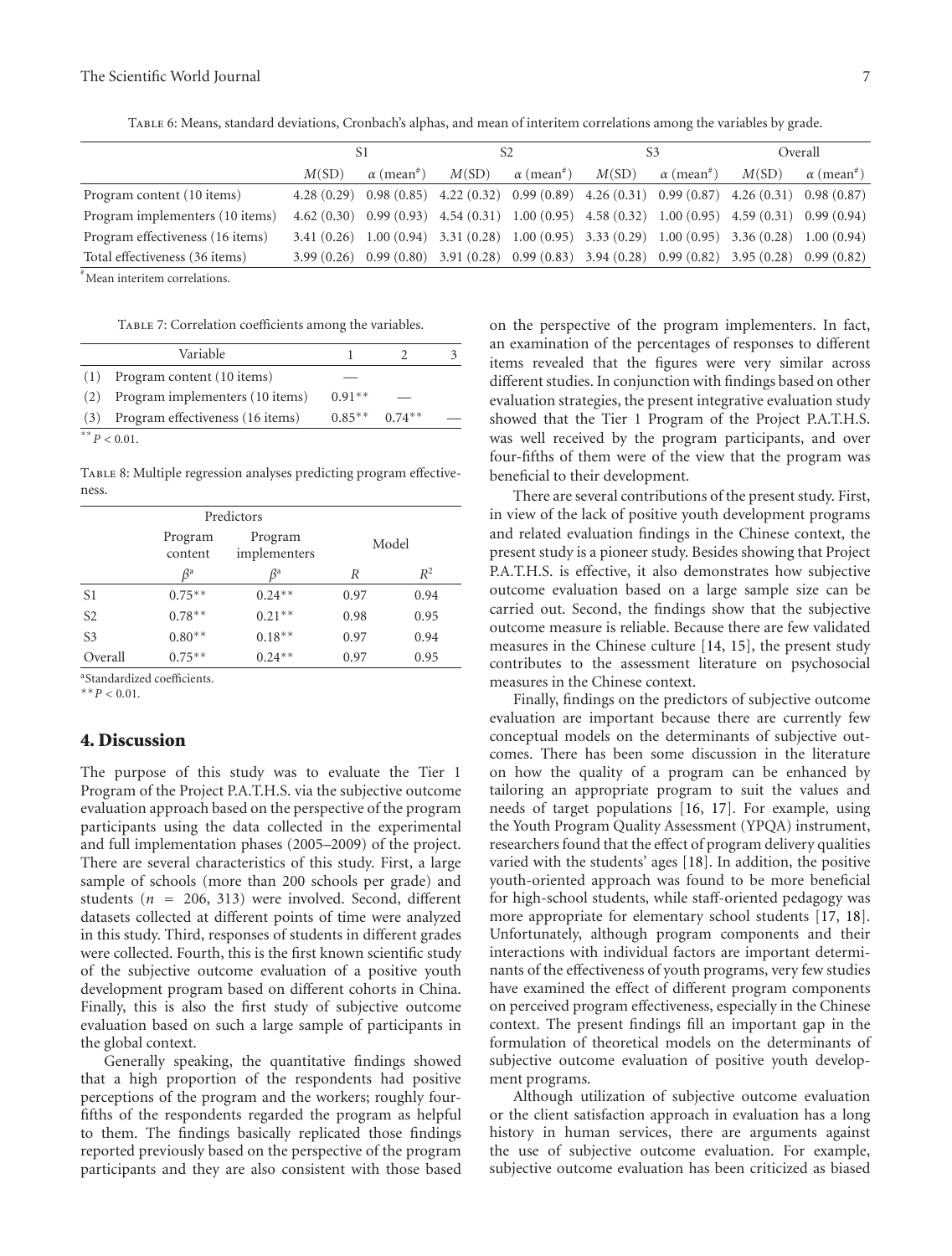and unable to reflect the real behavioral changes in the program participants [19, 20]. Nevertheless, there are several features in this study that may be used to argue against such criticisms. First, a very big sample was used in this study, with 206,313 students in roughly half of the secondary schools in Hong Kong. Such a big sample size substantially enhances the generalizability of the research findings and their credibility. Second, different aspects of subjective outcome, including views on the program, worker, perceived effectiveness, and overall satisfaction, were covered in the study. The present findings also showed that the Form A rating items were reliable with reference to the sections and the whole scale. According to Royse [10], the lack of standardized assessment tools for conducting a client satisfaction survey also introduces biases for the client satisfaction approach. As such, he recommended the use of an assessment tool with known reliability and validity that would "eliminate many of the problems found in hastily designed questionnaires" (p. 265).

Third, because the findings reported in this paper were "reconstructed" based on the reports submitted anonymously by the participating schools, the possibility that the students reported in an over-cooperative manner was not high. Finally, previous research findings based on the same project have shown that subjective outcome evaluation findings actually converged with objective outcome evaluation findings [21, 22]. In view of the lack of research data in this view, such studies point to the value of collecting subjective outcome evaluation data. Of course, the use of schools as the units of analyses might mask individual differences involved. However, in view of the large number of schools involved, this is not a particularly acute problem.

Despite these limitations, the present findings suggest that the Tier 1 Program of the Project P.A.T.H.S. and its implementation were perceived in a positive manner by the program participants. In conjunction with other evaluation findings, the present study suggests that the Tier 1 Program of the Project P.A.T.H.S. was perceived to be beneficial to the development of the program participants. With reference to the gradual decline of parental control in the early teenage years of Chinese adolescents in Hong Kong, positive youth development programs such as the Project P.A.T.H.S. are important initiatives to promote psychosocial competencies in Chinese adolescents of Hong Kong [23]. Furthermore, although subjective outcome evaluation is a popular approach used in human services in the Western contexts [24–28], there are comparatively few published studies in the Chinese contexts, particularly in the area of positive youth development. As such, the present integrative study and the related studies can be regarded as groundbreaking in the field of positive youth development in different Chinese contexts.

#### **Acknowledgments**

The preparation for this paper and the Project P.A.T.H.S. were financially supported by The Hong Kong Jockey Club Charities Trust. The authorship is equally shared between the first and second authors.

#### **References**

- [1] D. T. L. Shek, "Adolescent developmental issues in Hong Kong: relevance to positive youth development programs in Hong Kong," *International Journal of Adolescent Medicine and Health*, vol. 18, no. 3, pp. 341–354, 2006.
- [2] D. T. L. Shek, "Tackling adolescent substance abuse in Hong Kong: where we should and should not go," *TheScientific-WorldJOURNAL*, vol. 7, pp. 2021–2030, 2007.
- [3] D. T. L. Shek, "School drug testing: a critical review of the literature," *TheScientificWorldJOURNAL*, vol. 10, pp. 356–365, 2010.
- [4] R. F. Catalano, M. L. Berglund, J. A. M. Ryan, H. S. Lonczak, and J. D. Hawkins, "Positive youth development in the United States: research findings on evaluations of positive youth development programs," *Annals of the American Academy of Political and Social Science*, vol. 591, pp. 98–124, 2004.
- [5] D. T. L. Shek and R. C. F. Sun, "Development, implementation and evaluation of a holistic positive youth development program: project P.A.T.H.S. in Hong Kong," *International Journal on Disability and Human Development*, vol. 8, no. 2, pp. 107–117, 2009.
- [6] D. T. L. Shek and H. K. Ma, "Evaluation of the project P.A.T.H.S. in Hong Kong: are the findings replicable across different populations?" *TheScientificWorldJOURNAL*, vol. 10, pp. 178–181, 2010.
- [7] D. T. L. Shek and R. C. F. Sun, "Effectiveness of the tier 1 program of project P.A.T.H.S.: findings based on three years of program implementation," *TheScientificWorldJOURNAL*, vol. 10, pp. 1509–1519, 2010.
- [8] D. T. L. Shek and C. M. S. Ma, "Longitudinal data analyses using linear mixed models in SPSS: concepts, procedures and illustrations," *TheScientificWorldJOURNAL*, vol. 11, pp. 42–76, 2011.
- [9] D. T. L. Shek and R. C. F. Sun, "Secondary data analyses of subjective outcome evaluation findings of the project P.A.T.H.S. in Hong Kong," *TheScientificWorldJOURNAL*, vol. 10, pp. 2101–2111, 2010.
- [10] D. Royse, *Research Methods in Social Work*, Brooks/Cole, Pacific Grove, Calif, USA, 2004.
- [11] D. T. L. Shek and H. K. Ma, "Subjective outcome evaluation of the project P.A.T.H.S.: findings based on the perspective of the program participants," *TheScientificWorldJOURNAL*, vol. 7, pp. 47–55, 2007.
- [12] H. K. Ma and D. T. L. Shek, "Subjective outcome evaluation of a positive youth development program in Hong Kong: profiles and correlates," *TheScientificWorldJOURNAL*, vol. 10, pp. 192–200, 2010.
- [13] D. T. L. Shek and R. C. F. Sun, "Evaluation of project P.A.T.H.S. (Secondary 1 Program) by the program participants: findings based on the full implementation phase," *Adolescence*, vol. 43, no. 172, pp. 807–822, 2008.
- [14] D. T. L. Shek, "Introduction: quality of life of Chinese people in a changing world," *Social Indicators Research*, vol. 95, no. 3, pp. 357–361, 2010.
- [15] D. T. L. Shek, "Quality of Life Research: responses to emerging issues in a changing world," *Social Indicators Research*, vol. 100, no. 3, pp. 371–374, 2011.
- [16] J. A. Durlak and E. P. DuPre, "Implementation matters: a review of research on the influence of implementation on program outcomes and the factors affecting implementation," *American Journal of Community Psychology*, vol. 41, no. 3-4, pp. 327–350, 2008.